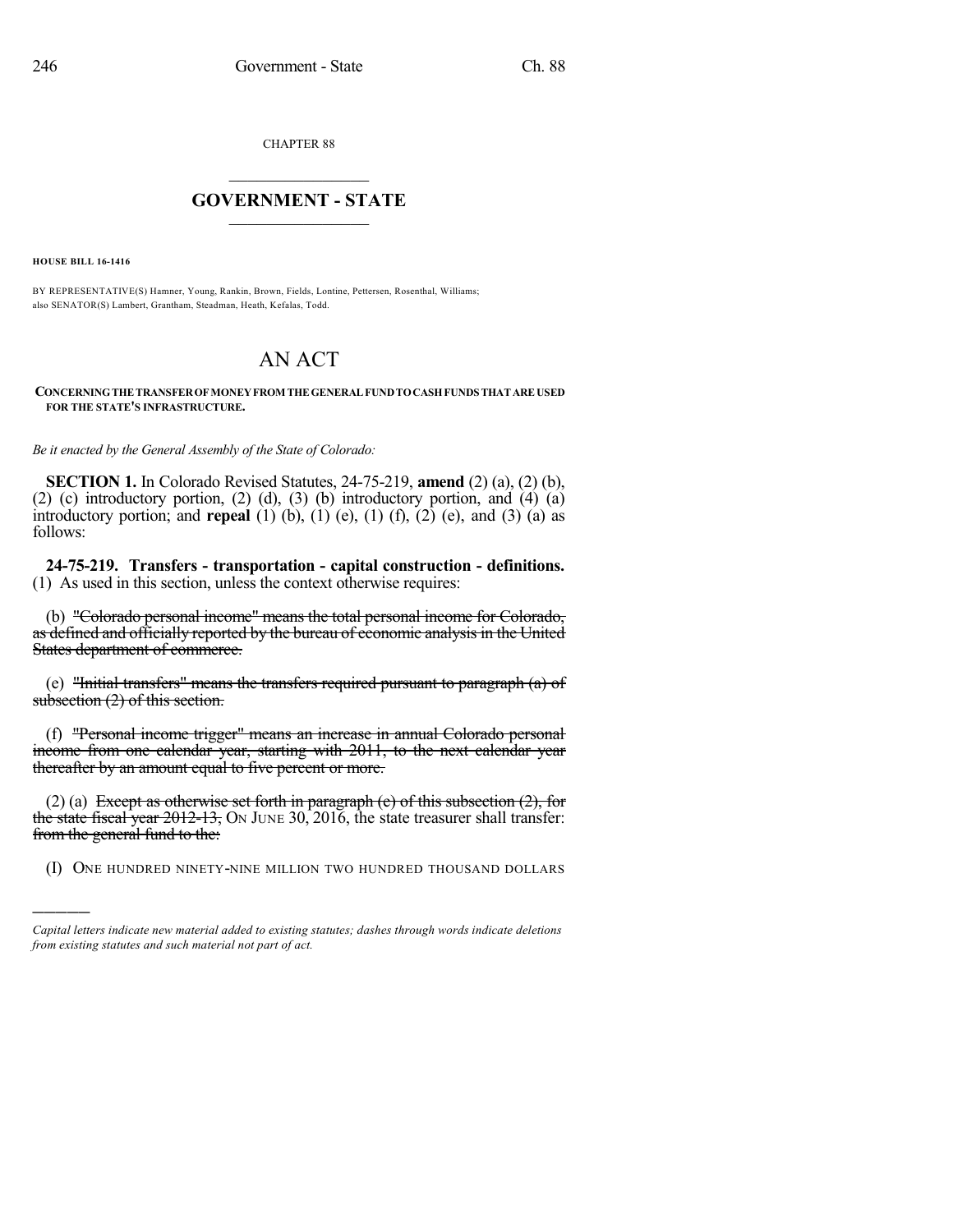FROM THE GENERAL FUND TO THE highway users tax fund; an amount equal to two percent of the total general fund revenues for such state fiscal year; and

(II) FORTY-NINE MILLION EIGHT HUNDRED THOUSAND DOLLARS FROM THE GENERAL FUND TO THE capital construction fund. an amount equal to one-half of one percent of the total general fund revenues for such state fiscal year.

(b) Except as otherwise set forth in paragraph (e) of this subsection  $(2)$ , for the state fiscal year 2013-14, ON JUNE 30, 2017, the state treasurer shall transfer: from the general fund to the:

(I) ONE HUNDRED FIFTY-EIGHT MILLION DOLLARS FROM THE GENERAL FUND TO THE highway users tax fund; an amount equal to two percent of the total general fund revenues for such state fiscal year; and

(II) FIFTY-TWO MILLION SEVEN HUNDRED THOUSAND DOLLARS FROM THE GENERAL FUND TO THE capital construction fund. an amount equal to one-half of one percent of the total general fund revenues for such state fiscal year.

(c) Except as otherwise set forth in paragraph (e) of this subsection  $(2)$ , For each state fiscal year from 2014-15 STATE FISCAL YEAR 2017-18 through the state fiscal year 2016-17 YEAR 2019-20, the state treasurer shall transfer from the general fund to the:

(d) For each state fiscal year after the last state fiscal year in which a transfer is required to be made pursuant to paragraph  $(c)$  of this subsection  $(2)$  BEGINNING ON OR AFTER JULY 1, 2020, the general assembly may appropriate or transfer, in its sole discretion, moneys from the general fund to the highway users tax fund, the capital construction fund, or both funds.

 $(e)$  (I) The initial transfers are suspended until the personal income trigger occurs. The initial transfers shall be made in the first state fiscal year that begins after the personal income trigger occurs.

(I.5) For purposes of determining whether the personal income trigger occurs, the following estimates reported by the bureau of economic analysis in the United States department of commerce are used:

(A) For the later calendar year, the first available estimate reported by the bureau after the end of the calendar year; and

(B) Forthe earlier calendar year, the revised estimate that is available at the same time as the estimate set forth in sub-subparagraph (A) of this subparagraph (I.5).

(II) The transfers required pursuant to paragraphs (b) and (c) of this subsection (2) shall each be suspended by the same number of state fiscal years that the initial transfers are suspended pursuant to subparagraph (I) of this paragraph (e).

 $(3)(a)$  Except as otherwise set forth in subsection  $(4)$  of this section, the transfers required pursuant to paragraph (a) of subsection  $(2)$  of this section shall be made as follows: